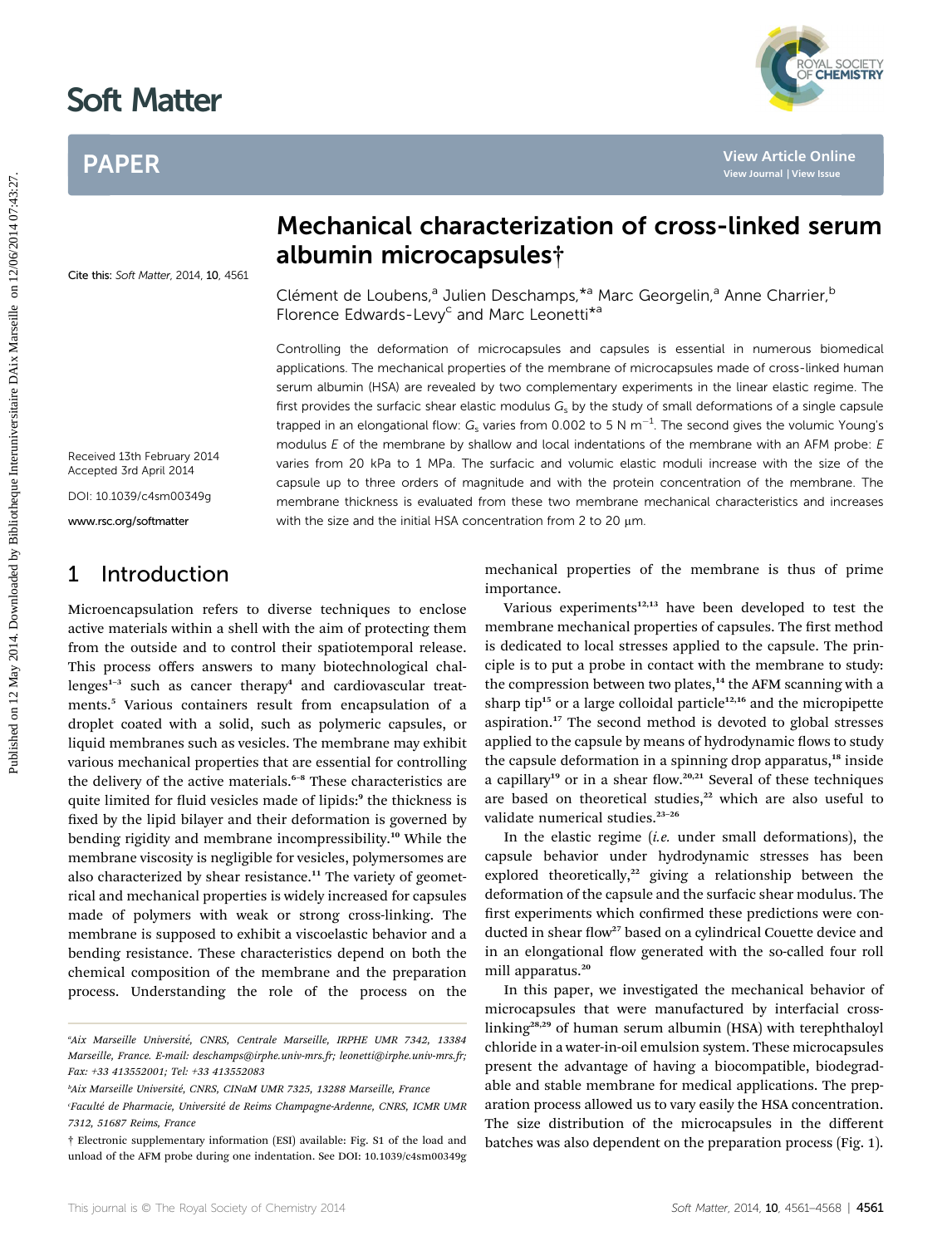

Fig. 1 Size distribution of each batch of capsules: 5% HSA (solid line), 10% (dashed line) and 20% (dash-dotted line).

Two complementary experimental methods were used to determine surfacic and volumic mechanical properties of the membrane in the elastic regime. Studying the deformation of the whole capsule in an elongational (or hyperbolic) flow allowed us to obtain the surfacic shear modulus  $G_s$  of the membrane, whereas its volumic Young's modulus E was measured by local and small deformations with an AFM tip. The combination of these surfacic and volumic moduli led to the calculation of the membrane thickness.

### 2 Materials and methods

#### 2.1 Capsule preparation

Batches of cross-linked HSA microcapsules were prepared using the interfacial cross-linking method,<sup>28,29</sup> with terephthaloyl chloride as the cross-linker. HSA was provided by LFB Biomedicaments, as a 200 mg  $mL^{-1}$  solution. This solution has been freeze-dried to vary the HSA concentration for the microencapsulation process. The organic solvents (chloroform and cyclohexane), cross-linking agent (terephtaloyl chloride) and surfactants (sorbitan trioleate and polysorbate) were purchased from SDF, Acros Organics and Sigma, respectively.

Some of the preparation parameters were varied in order to obtain membranes with different cross-linking degrees surrounding liquid droplets of various sizes. Briefly, the HSA solution was prepared at various concentrations (5% m  $\rm V^{-1},$  10%, 20%) in a pH 8 phosphate buffer. This aqueous solution was emulsified in cyclohexane containing  $2\%$  (w/v) sorbitan trioleate at a stirring speed of 625 rpm. A 2.5% (w/v) solution of terephthaloyl chloride in chloroform : cyclohexane  $(1:4 \text{ v/v})$  was then added to the emulsion and the cross-linking reaction was allowed to develop for 30 min. The reaction was stopped by dilution of the reaction medium. The microcapsules were separated from the organic phase by centrifugation and washed successively with cyclohexane, and with water containing 2% (w/v) polysorbate, and finally were transferred into pure water. The granulometric distribution of each batch was determined by laser diffraction using a Malvern Mastersizer 2000 (Fig. 1). In order to be used either in elongational flow or in AFM apparatus, capsules from

original batches were diluted to about thousand times and mixed very gently for at least 24 hours in glycerol of 98% of purity (VWR).

#### 2.2 Elongational flow

An elongational flow was generated by using a cross-like channel made of two PMMA plates sealed together. One of the two was first countersunk to create the fluid path and allow image capture (Fig. 2). Two different channels were used with square cross-sections of 1 and 4  $mm<sup>2</sup>$  named thereafter channel 1 and channel 2, respectively. The fluid was injected into the channel through a glass syringe mounted on a home-made syringe pump based on a PI actuator M235-52S. The injection spot was unique. The channel was then split in two symmetrical ways, which were recombined at the stagnation point. Two containers at the ambient pressure were plugged to the two outlets to enable the complete stop of the flow at rest. We paid attention to avoid any deformable pipe and any air bubbles within the whole fluidic system in order to minimize the transient time when the flow was switched on. The visualization was achieved with an inverted microscope Olympus IX-71 with magnification 10 to  $16\times$ . A high speed video camera Photron Fastcam SA3 allowed us to acquire up to 5000 frames per second. The image post-processing was performed with Matlab. **Published on 12** May 2014. The complete on the classic properties of the second of the second of the second of the second of the second of the second of the second of the second of the second of the second of the second

Elongational rates were measured by Particle Tracking Velocimetry (PTV). Spherical polystyrene particles of  $10 \mu m$  diameter (Bangs Laboratories) were seeded in glycerol. The observation area was 1.1  $\times$  1.1 mm<sup>2</sup> seen at 16 $\times$  in channel 1 and 1.7  $\times$ 1.7 mm<sup>2</sup> at 10 $\times$  in channel 2. The velocity field of the flow was as follows in the plane  $(x, y)$  (Fig. 2):  $u_x = \dot{\varepsilon}_x$ ,  $u_y = -\dot{\varepsilon}_y$  with  $\dot{\varepsilon}$  the elongational rate. We defined a circular area centered at the stagnation point of the flow for which  $\dot{\varepsilon}$  was considered homogeneous, i.e. with a maximal standard deviation of 5%. For channel 1, the measurement region was of 520 µm diameter. For channel 2, which had its corners cut in the cross-like region, the measurement area was of 1300  $\mu$ m diameter.  $\dot{\varepsilon}$  was averaged over these regions. The deformation of the capsules was analyzed exclusively in these regions. The flow rate was varied from 10 to 500  $\mu$ L s<sup>-1</sup> to measure the elongational rate at the middle of the thickness of the channel. We found a linear dependence of the elongational rate on the flow rate (Fig. 3) for both channels.



Fig. 2 Left: an image of channel 1. The cross-like channel width is 1 mm. Arrows show the flow direction. The circle defines the region where the elongational rate variation does not exceed 5%. Right: an example of velocity field obtained within the measurement area with PTV.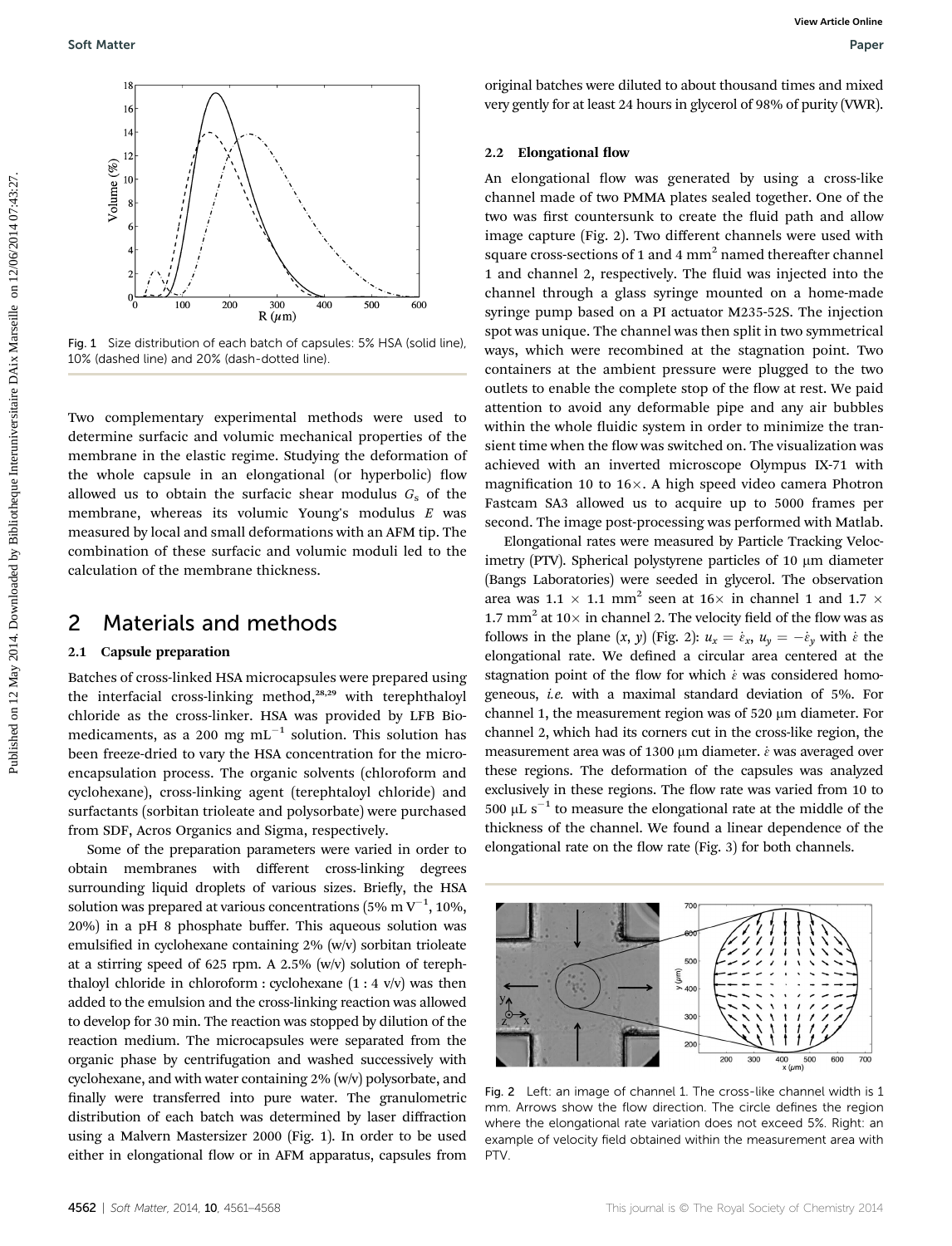The dependence of  $\dot{\varepsilon}$  on the depth of the channel was determined ( $z$  direction). The flow rate was kept constant at 17  $\rm \mu L~s^{-1}.$   $\dot{\varepsilon}$  was measured through the thickness of the channel to determine its variation with the depth  $z$ . As expected, the flow had a Poiseuille-like profile (Fig. 4). For the measurement of the shape of capsules in the elongational flow, its  $z$  position was measured to determine accurately the elongation rate using the law  $\dot{\varepsilon} = f(z)$  determined in Fig. 4. To prevent any effect of the channel walls, only capsules close to the center  $(i.e.$  distance from the center below  $\pm 200 \mu m$ ) were studied.

To deduce the stress  $\eta \dot{\varepsilon}$ , the viscosity  $\eta$  of glycerol was measured with a rheometer ThermoScientific Haake Mars III in a cone–plate geometry ( $2^\circ$  cone, 60 mm diameter) in order to get a correction of the viscosity with the temperature. The temperature of the sample was regulated by an integrated Peltier effect system that heated the plate of the cone–plate measurement configuration. The regulation system ensured that the temperature of the lower plate was accurate to within  $\pm 0.1$  °C. The measurement geometry was enclosed in an envelope that acts as a solvent trap, thus considerably reducing evaporation on the unconfined surface of the sample. It also reduced heat losses and ensured a uniform temperature around the sample. Calibration with a standard oil (Paragon Scientific **Puper**<br> **Public Constrained** 1. on the relation of the channel sets Ltd) of views<br>by monotonent as of photonent as please of the constrained by the channel on the relation of the theoretic on 12 Max 2014<br>
Let  $\alpha$ -1 May



Fig. 3 Elongational rate as a function of the flow rate for channel 2. Only the upper half is plotted.



Fig. 4 Elongational rate as a function of the elevation z for channel 2.

Ltd) of viscosity similar to that of glycerol showed that the standard error on the viscosity measurement was below  $\pm 2.5$ %. A digital thermometer, that was calibrated with the Peltier system of the rheometer, was inserted very close to the channel to get the temperature with a precision of 0.1  $\degree$ C. All experiments were carried out at a temperature range of 22 °C  $\pm$  0.5 °C.

The deformation of an elastic capsule under flow can be evaluated by the dimensionless ratio of the viscous stress  $\eta\dot{\varepsilon}$  on the elastic response  $G_s/R$ . This is the capillary number Ca:

$$
Ca = \frac{\eta \dot{\varepsilon}R}{G_s} \tag{1}
$$

where R is the radius of the capsule in the resting state (Fig. 5),  $\eta$ is the viscosity of the outer fluid and  $\dot{\varepsilon}$  is the rate of deformation due to a shear or elongational flow. Various constitutive laws may describe the linear and non-linear behaviour of a crosslinked polymer membrane such as Neo-Hookean, Skalak or Mooney Rivlin.<sup>30</sup> However, all these models reduce to Hooke's law in the limit of small deformations and thus leading to the same mechanical moduli. The membrane mechanics of a thin 3D isotropic material can be modelled by a surfacic constitutive law without bending resistance and with the following relationship between the relevant mechanical quantities:

$$
G_{\rm s} = \frac{E_{\rm s}}{2(1+\nu)}\tag{2}
$$

$$
E_{\rm s}=Eh\tag{3}
$$

where  $G_s$  is the surfacic shear elastic modulus,  $\nu$  is the Poisson ratio,  $E_s$  and E are the 2D and 3D Young's moduli and h is the thickness of the membrane. The Poisson ratio  $\nu$  was assumed to be equal to  $1/2$  (*i.e.* the membrane is considered as an incompressible material).

The projection in the plane  $(x, y)$  of the deformed capsule was assumed to be an ellipse of major and minor semi-axis lengths L and B. In the small deformation regime, the deformation is evaluated by the shape parameter (Fig. 5):

$$
D = \frac{L - B}{L + B}
$$

Capsules were trapped one by one at the stagnation point of the elongational flow (Fig. 1). This was achieved by regulating



Fig. 5 Image of a capsule of radius  $R$  at rest (left). On the right the same capsule deformed by the elongational (or hyperbolic) flow. L and B are the major and minor semi-axis respectively. Notice that the deformation is large (14%) compared to what has been realized in the paper. Scale bar is 100 µm.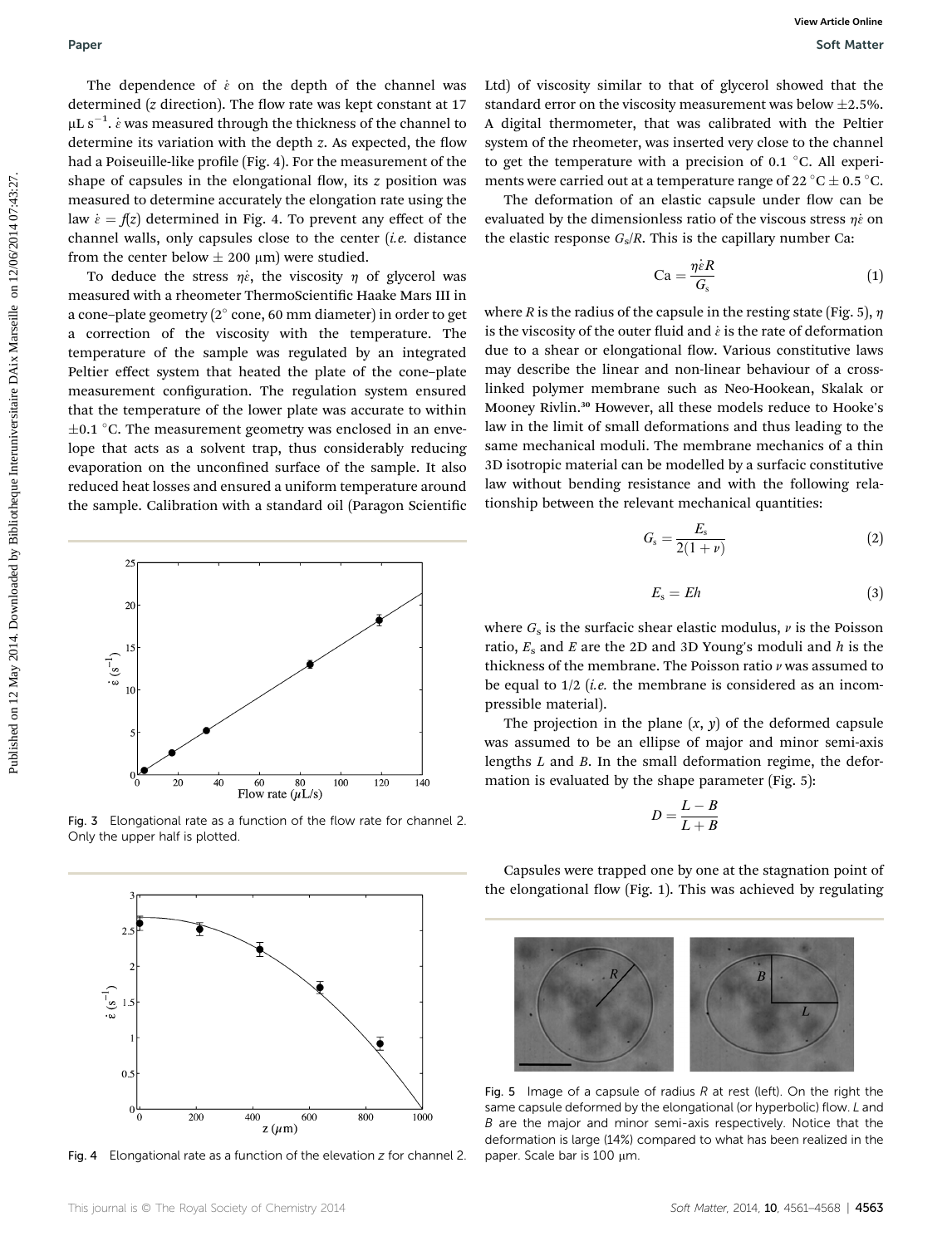the hydrostatic pressure at the outlets and by moving back and forth the piston of the syringe as often as necessary. When the capsule was stabilized, we applied suddenly the flow and measured the deformation D of the capsule as a function of time. *D* saturated to a stationary value called  $D_{\infty}$  (Fig. 6). The measurement area was large enough for the capsule to reach a stationary deformation before it was carried away by the flow. For each capsule, we repeated several times the same experiment at different elongational rates by bringing the capsule backward to the stagnation point. Finally, it has been shown theoretically that  $D_{\infty}$  varies linearly with the capillary number  $D_{\infty} = 25/6$  Ca.<sup>30</sup> Thus using eqn (1), the determination of  $G_s$  is given by:

$$
G_{\rm s} = \frac{25}{6} \frac{\eta R \dot{\epsilon}}{D_{\infty}} \tag{4}
$$

#### 2.3 AFM

Force measurements were carried out in glycerol using AFM (NTEGRA from NT-MDT). sQube colloidal probes with a silicon dioxide bead and the resonance frequency in the range 6–21 kHz were purchased from NanoAndMore. Probe tip radii were determined after imaging the tip by scanning electron microscopy and a radius of  $0.95 \mu m$  was found for every tip. Spring constants ranging from 0.03 to 0.13 N  $m^{-1}$  were determined using the thermal noise method after obtaining the deflection sensitivity of the cantilever by pressing the AFM tip against a hard reference glass bead of the 70 GPa Young's modulus. Cantilever deflection sensitivity measurements were performed before all sets of measurements. Force measurements were realized at a loading rate of 1600 nm  $s^{-1}$  and the indentation depth was maintained below 150 nm for most samples. For each capsule, statistical analysis was realized with a minimum of 200 force measurements obtained from a total area of 15  $\times$ 15  $\mu$ m<sup>2</sup>. To extract the Young's modulus, each curve was fitted using the Hertz model (see ESI† for the tting model) of contact between two spheres according to the following equation: Soft Matter<br>
Uncludentation contains the contains and purchas may be mainted and<br>
to mini-purchas the main of the contains and the distance of the particle of the particle of the systems and<br>
consider the distance of the



Fig. 6 Deformation parameter D for one capsule (20% HSA) and four elongational rates:  $3.53 \text{ s}^{-1}$ ,  $5.30 \text{ s}^{-1}$ ,  $7.13 \text{ s}^{-1}$ , and  $9.04 \text{ s}^{-1}$ .  $D_{\infty}$  was extracted as the plateau of each curve and is emphasized here by the dotted lines.

$$
F = \frac{4}{3} \frac{\tilde{R}^{1/2} \delta^{3/2}}{(1 - \nu_{\rm t}^2)/E_{\rm t} + (1 - \nu_{\rm c}^2)/E_{\rm c}}
$$

with F being the force applied by the tip on the capsule,  $E_t = 150$ GPa and  $E$  the Young's moduli of the tip and the capsule and  $v_t = v = 0.5$  the Poisson ratios of the tip and the capsule respectively.  $\tilde{R} = (1/R + 1/R_t)^{-1}$  with R and  $R_t$  being the capsule and tip radii respectively, and  $\delta$  the indentation. As verified experimentally in this range of indentation, this model assuming an elastic behavior of the capsules is valid.

### 3 Results and discussion

### 3.1 Surfacic shear modulus

Fig. 6 shows the typical deformation curves as a function of time for one capsule (20% HSA) and four elongational rates. The stationary deformation  $D_{\infty}$  was defined as the plateau value of the curve  $D(t)$  at steady state. In Fig. 7, we report this maximal deformation as a function of the hydrodynamic stress  $\eta\dot{\epsilon}$ . As predicted from theory,<sup>22</sup> small deformations increase linearly with the stress. All the capsules were observed within the linear elastic regime, typically  $D \leq 6\%$  in this paper. In fact, all the individual curves  $D_{\infty}$  as a function of the stress were fitted with a linear regression. Typically, the reliability factor values varied from 0.92 to 1. Moreover, some capsules were not perfectly spherical and could be characterized by an initial deformation  $D_0$  in the resting state. Only capsules with  $D_0 < 0.2\%$  were analyzed. After the hydrodynamic stress was applied, the capsule recovered its initial shape, *i.e.* its radius  $R$  and its initial deformation  $D_0$  did not vary. Thus, experiments were carried out in the elastic regime.

Each capsule was tested for about four to six different values of elongational rates covering a range with at least a factor 2. The surfacic shear modulus  $G_s$  for each run was calculated by eqn (4) and then averaged over a full set of runs for each capsule. Fig. 8 shows the variation of  $G_s$  with the capsule radius R for 10% HSA. Notice that measurements are independent of the size of the channel.



Fig. 7 The deformation  $D_{\infty}$  as a function of the stress for the capsule (20% HSA) shown in Fig. 6. The linear regression depicts the linear elastic regime.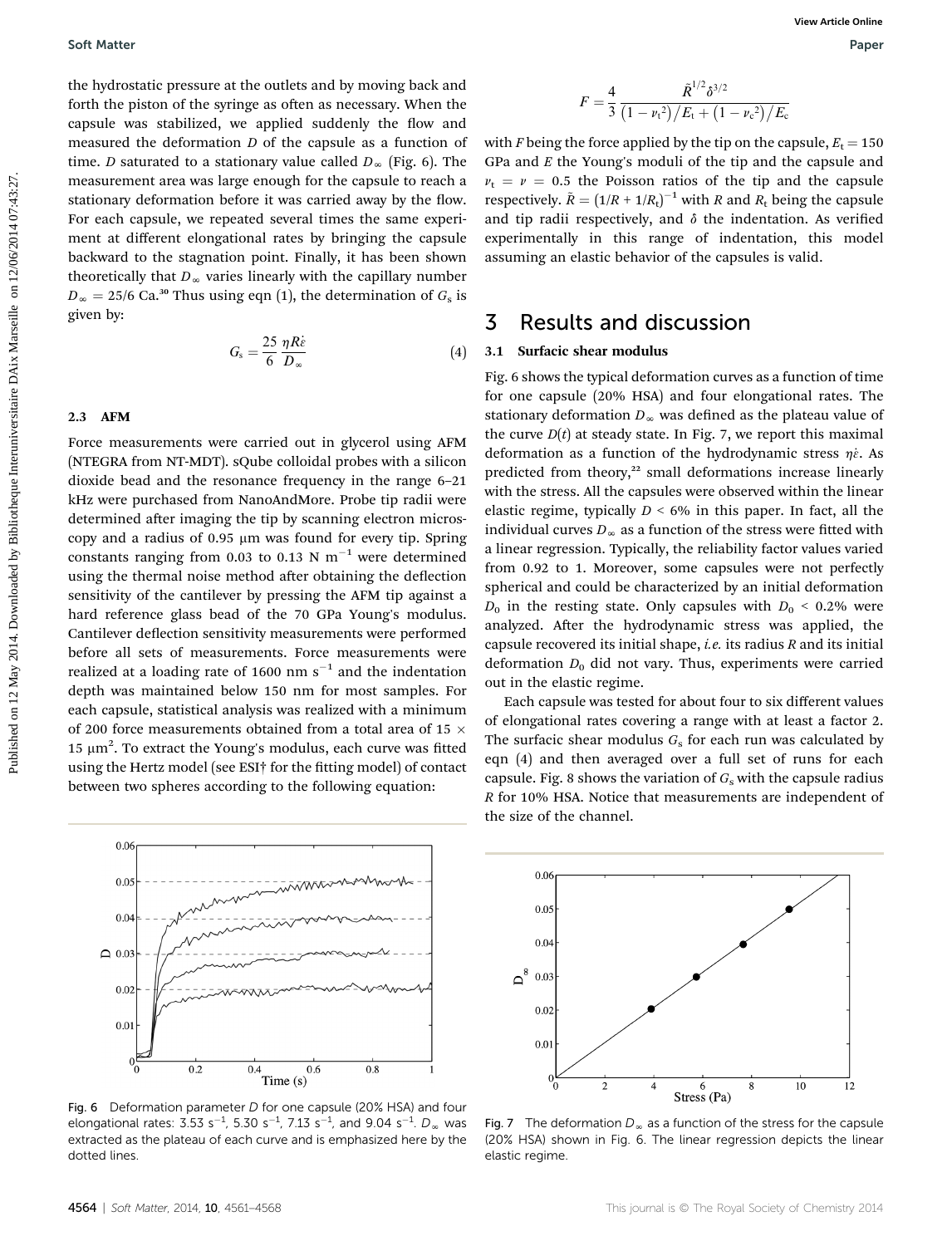The results of  $G_s$  for the three HSA concentrations (5, 10 and 20%) are shown in Fig. 9. As the size of the capsule increases, the surfacic shear modulus strongly non-linearly rises. For 10% HSA, a factor 3.5 in size gives a factor 2000 in  $G_s$ . Small capsules (about 70 µm radius) exhibit a  $G_s$  of the order of  $10^{-2}$  N m<sup>-1</sup> whereas a larger one (about 160  $\mu$ m radius) is characterized by a  $G<sub>s</sub>$  of about 5 N m<sup>-1</sup>. Compared to the size distribution of the capsules for each HSA concentration (Fig. 1), the measurements of  $G_s$  were limited to capsules whose radius was less than 200 mm. In fact, the experimental area where measurements are valid (see Fig. 2) was too small to observe steady deformations for radii larger than 200  $\mu$ m. Furthermore capsules with 10 and  $20\%$  HSA larger than 170  $\mu$ m were too rigid to be sufficiently elongated with our experimental set-up. Capsules with 5% HSA smaller than 100 um were non-spherical at rest, so that no data are reported in the figure. The method consisting in subtracting the initial deformation  $D_0$  to  $D^{18}$  was not applicable here since the initial deformation is not systematically elliptic. **Public 20**<br> **Published on 2014. The state and the exploration of 10 and 10 The state and the measure of the state and the measure of the state and the state and the state and the state and the state and the state and the** 



Fig. 8 Surface shear modulus for capsules with 10% HSA as a function of the radius R. Open squares: capsules in channel 1. Filled squares: capsules in channel 2.



Fig. 9 Surfacic shear modulus as a function of the radius  $R$  and the rate of HSA. Lines are the interpolation of data points with the function  $log(G_s) = ax^b + c$ . See values of (a, b, c) for each batch below in the text. Circles: 20% HSA capsules. Squares: 10% HSA capsules. Triangles: 5% HSA capsules. The error bar on each point is less than 6%, it means less than the size of the three symbols.

The large range of sizes accessible with the present method and its resolution allowed us to measure  $G_s$  in the elastic regime  $(D_{\infty}$  < 6%) and to show its variation with capsule size and HSA concentration. None of the former studies on other kinds of capsules have mentioned the variation of  $G_s$  according to the size.<sup>20</sup> It was even avoided for capsules based on the polysiloxane network<sup>18</sup> for which attention was paid to keep the membrane constitution equivalent regardless of the size. Our results show (Fig. 8) that the effect of the size on  $G_s$  is less important for large capsules than for small capsules. Thus, measuring  $G_s$  with an elongational flow offers both a very small degree of dispersion of the measurements and a method to investigate accurately the dependence of  $G_s$  with the process parameters. However, capillary experiments<sup>19</sup> have to be preferred for large and rigid capsules since it is easy for applying higher stresses.

The shear modulus is much dependent on the HSA concentration. In Table 1,  $G_s$  values are reported for radii about  $107 \mu m$ . As the quantity of proteins increases in the emulsification preparation by a factor 4, the resistance of the membrane to shear is multiplied by 30. This behavior is consistent with other observations on capsules prepared with various materials.<sup>18,21,31</sup>

The elongational method is peculiarly accurate to measure the surfacic shear modulus  $G_s$  characterized by an error less than 6% for each capsule. It means that the deviations larger than this error result only from the capsule processing. Such a dependence was expected as the processing is complex and involves some chemical reactions, a biphasic system, diffusion of molecules and an hydrodynamic flow, the interfacial polymerization taking place during the solution mixing. As shown in Fig. 9, the deviation increases with the HSA concentration and is larger for the batch 20% and smaller for the batch 10%.

### 3.2 Volumic Young's modulus

Similar to the surfacic shear elastic modulus  $G_s$ , the volumic Young's modulus  $E$  of the capsule membrane varies with the size  $R$  of the capsules (Fig. 10) whatever be the HSA concentration. Due to the difficulty of these measurements, experimental data do not cover the same range of size for each batch than the previous hydrodynamic study. One limiting step is given by the lubrification phenomenon in the thin glycerol film between the substrate and the capsule governing the time to reach the stationary state. During an indentation of depth  $\delta$  with a maximum of the order of 100 nm, the zone of deformation extends to the characteristic length  $l \approx \sqrt{\delta r}$  where  $r = 0.95 \text{ }\mu\text{m}$ is the tip size of the AFM probe:  $l \approx 0.3$  µm. This order of magnitude is sufficiently small compared to the capsule size

| Table 1 Variation of $G_s$ for radii about 107 $\mu$ m |                |                                       |
|--------------------------------------------------------|----------------|---------------------------------------|
| Capsules                                               | $R \, (\mu m)$ | $G_{\rm s}$ (N m <sup>-1</sup> )      |
| 5% HSA<br>10% HSA                                      | 107.0<br>105.9 | $0.078 \pm 0.0023$<br>$0.669 + 0.014$ |
| 20% HSA                                                | 108.4          | $2.29 + 0.095$                        |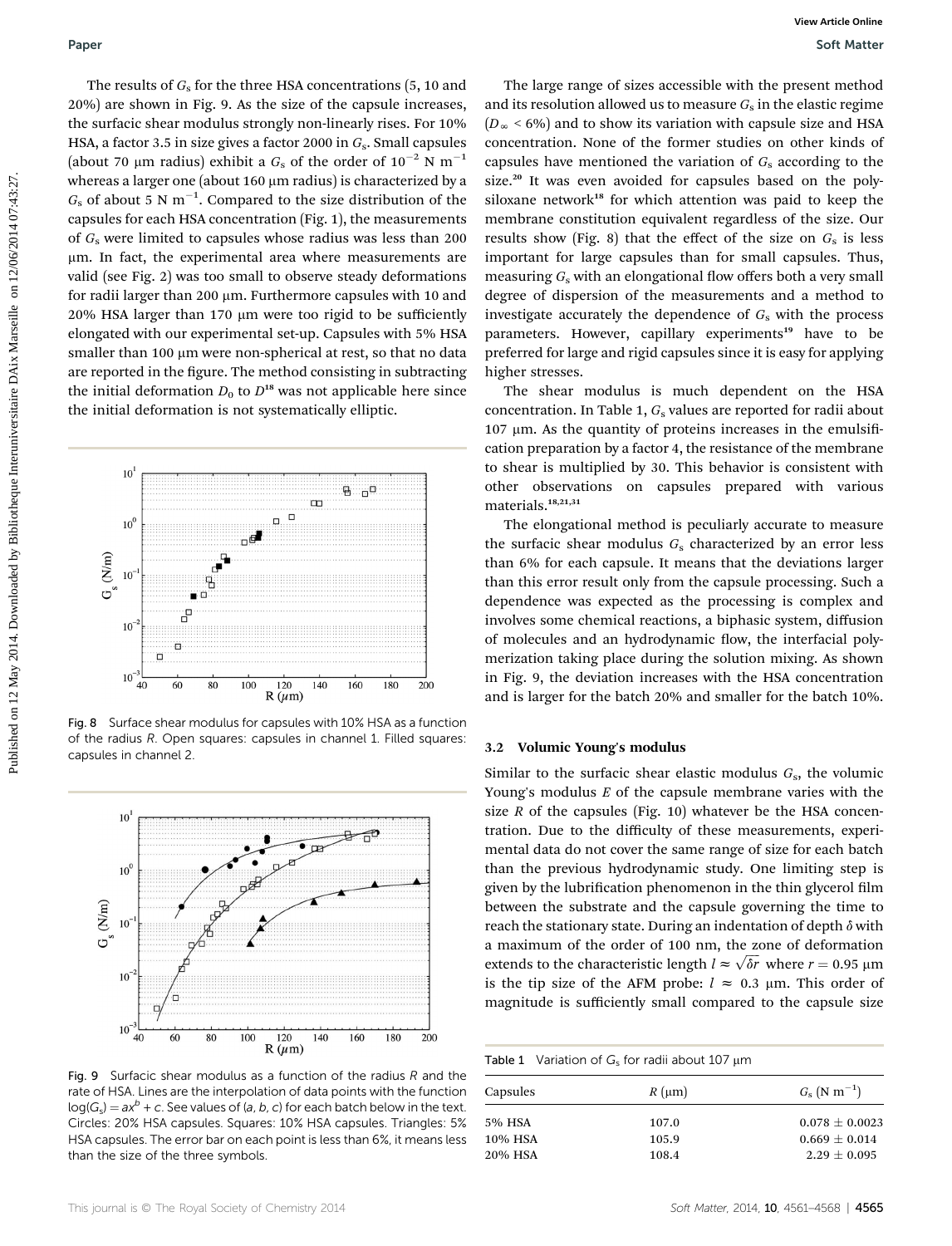

Fig. 10 Young's modulus E of the membrane measured with AFM for the different HSA concentrations. Circles: 20% HSA capsules. Squares: 10% HSA capsules. Triangles: 5% HSA capsules.

and the expected membrane thickness to insure the relevance of the Hertz law (see Materials and methods).

AFM experiments are local while deformations of a capsule in an elongation flow depend on the global shape. Thus the non-sphericity of the capsule does not affect the measurement as it is the case for capsules with 5% HSA smaller than 100  $\mu$ m in the elongational flow.

The smallest observed capsule leads to a Young's modulus of about 0.02 MPa whereas for the largest one,  $E$  is 100 times larger. Considering the HSA concentration, we qualitatively observe the same behavior as for  $G_s$ : E increases by one order of magnitude as the HSA rate increases from 5 to 20%. However, this dependence is weaker for batches 10 and 20% HSA. This indicates that the properties of the polymer network saturate with an increase of the HSA concentration. Indeed, batches 10 and 20% HSA give the same  $E$  and the same  $G_s$  for capsules of 170  $\mu$ m radius which emphasizes that both E and  $G_s$  are correlated. Contrarily, the Young's modulus increases clearly with the capsule radius for 5% HSA. No variation of  $E$  with the size of the capsule has been reported elsewhere even for capsules made of other kinds of albumin such as ovalbumin.

#### 3.3 Membrane thickness

In this part, it is shown that the two previous measurements by two complementary experiments allow us to infer the thickness of the capsule membrane. As the data of Young's modulus are sparse, only orders of magnitude can be evaluated.

So far the membrane has been considered as a 2D medium but due to the interfacial cross-linking reaction, the membrane has a finite thickness  $h$ . It was assumed in previous studies on capsules made of albumin that the thickness is constant in a batch. Thereafter, the wall is considered to be homogeneous.  $h$ is not measurable with the experiment in elongational flow. Usually it is either accessible with fluorescence microscopy if possible<sup>32</sup> or with electronic microscopy<sup>33</sup> after a dehydration step of the capsule, which often affects the dimensions of the membrane as compared to the wet state. Instead of measuring it with classical methods, the previous experiments performed in

the linear elastic regime allowed us to calculate it indirectly but in real suspension.

According to eqn (2) and (3), h is given by:  $h = 3G_s/E$ . In order to obtain same size values for capsules to be associated with both experiments, arbitrary interpolations on data points from the hydrodynamic experiments were determined (Fig. 9) with the following regression:  $log(G_s) = ax^b + c$ . The following values  $(a, b, c)$  values were obtained: capsules 5% HSA  $(-1.13 \; 10^8,$  $-3.799, -0.3372$ ), capsules 10% HSA ( $-326.6, -0.8217, 6.579$ ), capsules 20% HSA  $(-3.30 \; 10^4, \; -2.194, \; 2.061)$ . Consequently, the thickness of the membrane was calculated only for the range of capsule sizes that are covered by hydrodynamic experiments.

The thickness increases with the capsule size (Fig. 11), notably in the case of batches 10 and 20% HSA. Moreover, at a fixed radius, the thickness grows with the concentration of HSA. These variations can be qualitatively understood, considering the capsule-processing. One limit case is the cross-linking of all molecules of HSA in the drop at the interface. A simple mass balance shows that the thickness should increase linearly with the capsule radius  $R$  and with the bulk HSA concentration  $C_{\rm HSA}^{\rm 3D}$ in the case of a homogeneous membrane:  $h = 3G_s/E$  $(R/3)(C_{\text{HSA}}^{3D}/C_{\text{HSA}}^{2D})$  where  $C_{\text{HSA}}^{2D}$  is the concentration of HSA in the membrane. This relationship is qualitatively satisfied by our results, which combine deformation in an elongation flow and AFM studies. However, the chemical association at the interface is more complex. After the first layer of HSA covers the interface between oil and water, new HSA needs to cross over the layer to reach the terephthaloyl chloride to have the continuation of the cross-linking reaction. As the layer thickens, the transfer becomes limited by its permeability to HSA. Thus  $C_{\rm HSA}^{\rm 2D}$  is more an effective quantity, which takes into account a complex chemical process at the interface associated with a thickening which could result in a non-homogeneous membrane. A deeper understanding needs a better knowledge of kinetic constants, Marangoni-like and flow effects during interfacial polymerization. **Soft Matter Software the Constrainer of the Constrainer of the Constrainer of the Constrainer of the Constrainer of the Constrainer of the Constrainer of the Constrainer of the Constrainer of the Constrainer of the Const** 



Fig. 11 The calculated thickness  $h$  of the capsule membrane as a function of the size R. Circles: 20% HSA capsules. Squares: 10% HSA capsules. Triangles: 5% HSA capsules. The dashed lines are a guide to the eye.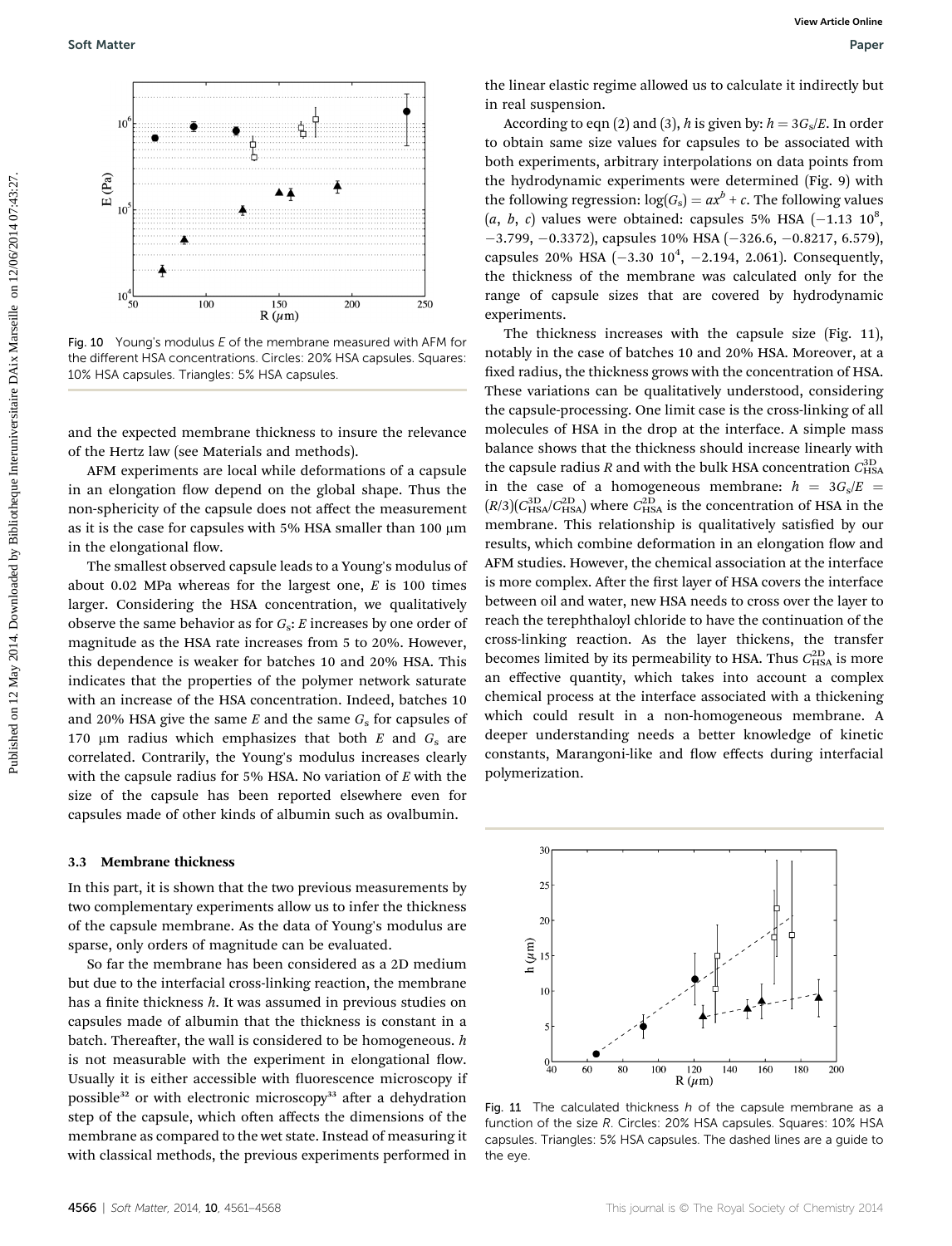For the batch 20% HSA the wall accounts from 1.6% of the radius for a capsule of radius 64  $\mu$ m to 9% for 120  $\mu$ m. The same increase is observed for 10% HSA capsules, which reaches about 11% for a capsule about 170  $\mu$ m. A different behavior is pointed out for 5% HSA capsules, which have a constant ratio of about 5%. This could question the validity of the assumption of an infinitely thin membrane in theoretical and numerical studies.

## 4 Conclusions

In this paper the capsule processing based on the interfacial cross-linking method is studied by investigating the mechanical properties of the capsule membranes produced at a given emulsification rate. For each batch characterized by one concentration of HSA, the distribution of sizes has one or two peaks with a typical range from 100 to 300  $\mu$ m for 5% HSA for example (Fig. 1). In each batch, the mechanical properties of capsules have been measured following two parameters: the initial concentration of human serum albumin in the aqueous solution and the radius of the capsule, which is a consequence of the processing. Both surfacic and volumic Young's moduli have been extracted from small deformations (linear elastic regime) observed in two complementary experiments. The surfacic shear modulus  $G_s$ , which is linear to the surfacic Young's modulus, is determined by the extensions of individual capsules plunged in an elongational flow with different magnitudes. The volumic Young's modulus  $E$  is deduced from the AFM force–indentation curves provided by local deformations of the membrane in the linear elastic regime. Note that the method based on an elongational flow has only been used one time previously and on capsules of several millimeters of radius using the famous four roll mills technique. Here, we extend the elongation method to capsules of typical radius of 100 µm with a microfluidic-like chip. Puper<br>
Puper Car is the capsulate of the solid sections from 1.6% of the - up.Monset the data odds and a considered on<br>
Fig. of a capsulate on the solid capsulate, which results are considered by the<br>
internet behicle on t

As expected  $G_s$  and E depend largely on the protein concentration of the primary droplet. Surprisingly we observe an enhanced behavior of the two elastic moduli with the size: typically 3 orders of magnitude for  $G_s$  for only a factor 3 in the capsule size (10% HSA). This unexpected strong variation is partly explained by the large variation of the volumic Young's modulus characterizing the polymer network of the membrane measured by AFM. However this is not enough to explain fully the variation of  $G_s$ . The other salient contribution is due to the variation of the membrane thickness with concentration and size. The thickness is deduced from the combination of the values of the surfacic shear elastic modulus and the volumic Young's modulus measured independently. For large sizes of capsules,  $G_s$ , E and h saturate above 10% HSA rates. A material balance applied between membrane HSA and volumic available HSA before polymerization explains the qualitative variation with the size and HSA concentration but is not quantitative to fully capture the understanding of the processing.

Nevertheless the relationship between size and mechanical properties gave highly sought information in terms of applications. In the field of chimioembolization the size and the resistance of the capsule have to be adjusted to the vessel to fill up. Moreover the data obtained should be used to optimize the release kinetics of the encapsulated substances as in the field of cosmetic for which capsules, according to their size, should be used either to break under finger pressure or to deliver slowly their inner material through the intact membrane. As the capsule size and mechanical properties are related, one way to reach the desired value of the capsule rigidity is to adjust its size. Even if initial size distributions are pretty wide due to the preparation process, various methods<sup>34</sup> have been developed to sort particles in much narrower size distributions.

Experiments in elongational flow were conducted in the regime of small deformations in order to determine linear mechanical properties of microcapsules. Investigations in the large deformation regime should give valuable information enabling the determination of the constitutive law of the HSA membrane and its breakdown properties.

### Acknowledgements

This work has benefited from the financial support of CNES. This work has also been carried out in the framework of the ANR CAPSHYDR (11-BS09-013-02), of the ANR polytransflow (13-BS09-0015-01), of the Labex MEC (ANR-10-LABX-0092) and of the A\*MIDEX project (ANR-11-IDEX-0001-02), funded by the Investissements d'Avenir French Government program managed by the French National Research Agency (ANR).

### References

- 1 A. Madene, M. Jacquot, J. Scher and S. Desobry, Int. J. Food Sci. Technol., 2006, 41, 1–21.
- 2 C. Onwulata, Annu. Rev. Food Sci. Technol., 2012, 3, 183–202.
- 3 R. Fernandes and D. H. Gracias, Adv. Drug Delivery Rev., 2012, 64, 1579–1589.
- 4 D. Demirgöz, T. O. Pangburn, K. P. Davis, S. Lee, F. S. Bates and E. Kokkoli, Soft Matter, 2009, 5, 2011-2019.
- 5 S. Banquet, E. Gomez, L. Nicol, F. Edwards-Lévy, J.-P. Henry, R. Cao, D. Schapman, B. Dautreaux, F. Lallemand, F. Bauer, et al., Circulation, 2011, 124, 1059–1069.
- 6 R. K. Shah, J.-W. Kim, J. J. Agresti, D. A. Weitz and L.-Y. Chu, Soft Matter, 2008, 4, 2303-2309.
- 7 A. G. Skirtach, B. G. De Geest, A. Mamedov, A. A. Antipov, N. A. Kotov and G. B. Sukhorukov, J. Mater. Chem., 2007, 17, 1050–1054.
- 8 S.-H. Hu, C.-H. Tsai, C.-F. Liao, D.-M. Liu and S.-Y. Chen, Langmuir, 2008, 24, 11811–11818.
- 9 Y.-C. Tan, K. Hettiarachchi, M. Siu, Y.-R. Pan and A. P. Lee, J. Am. Chem. Soc., 2006, 128, 5656–5658.
- 10 U. Seifert, Adv. Phys., 1997, 46, 13–137.
- 11 D. E. Discher and F. Ahmed, Annu. Rev. Biomed. Eng., 2006, 8, 323–341.
- 12 A. Fery and R. Weinkamer, Polymer, 2007, 48, 7221–7235.
- 13 Z. Zhang, J. Stenson and C. Thomas, Adv. Chem. Eng., 2009, 37, 29–85.
- 14 F. Risso and M. Carin, Phys. Rev. E: Stat., Nonlinear, Soft Matter Phys., 2004, 69, 061601.
- 15 M. Radmacher, Methods Cell Biol., 2002, 68, 67–90.